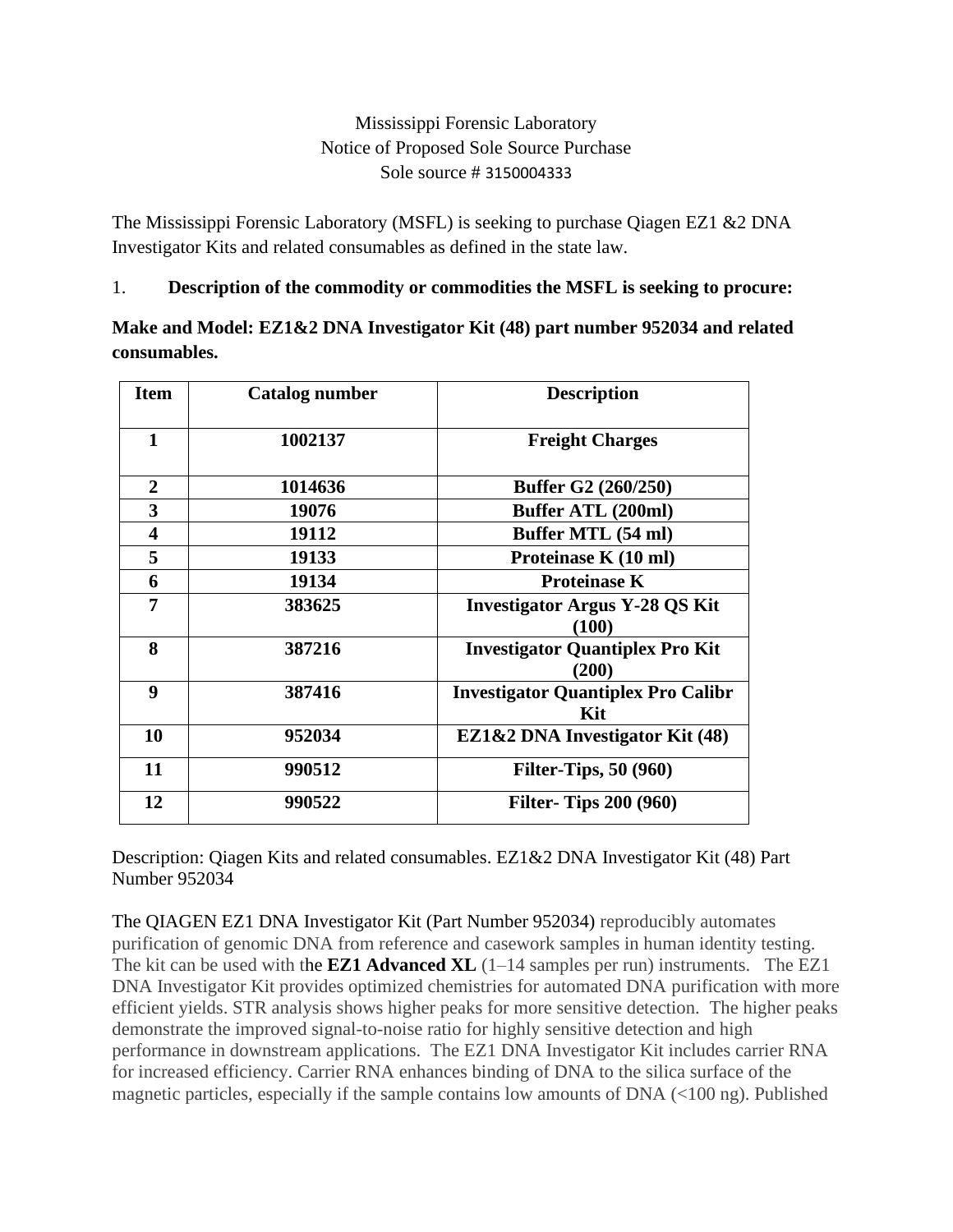data suggest that addition of carrier RNA enables more efficient isolation of low amounts of DNA from forensic samples and may, for some sample types, provide improved DNA yields. The DNA Investigator kits are the only extraction kit that works on the instruments being used by the Mississippi Forensics Laboratory.

#### 2. **Explanation of why the commodity is the only one that can meet the needs of the Agency:**

The QIAGEN EZ1&2 DNA Investigator Kit (48) Part Number 952034 is the consumable kit required for extraction of genomic DNA from forensic sample types on the QIAGEN BioRobot EZ1. The QIAGEN EZ1 $\&$ 2 Kit chemistry is the only chemistry that can operate on the QIAGEN BioRobot EZ1 Nucleic Acid Extraction System. QIAGEN is the sole manufacturer and distributor of EZ1 &2 Kit chemistry and EZ1 extraction platform. The QIAGEN EZ1&2 DNA Investigator Kit (48) has been proven to provide the required results for downstream applications of quantitative PCR and STR profiling for the purpose of casework processing and uploading data to the CODIS and NDIS reference database.

## 3. **Explanation of why the source is the only person or entity that can provide the required commodity:**

QIAGEN is the only manufacturer that produces forensic-DNA grade extraction chemistry with Production and Quality Control standards that exceed ISO18385 requirements (December 2017: new QIAGEN spec: <4 pg/40 μl eluate (12.5-fold more stringent than ISO 18485 requirement of <50pg/100μl eluate) necessary for the sensitivity developed and in use at the MSFL. The EZ1 DNA Investigator chemistry is only suitable for use with the EZ1 Advanced instruments and protocol installed, validated and in use at the Mississippi Forensics laboratory.

#### 4. **Explanation of why the amount to be expended for the commodity is reasonable:**

Estimated Cost: \$432,000.00

Amount is within the expected price range of these items requested.

# 5. **Efforts the Agency went through to obtain the best possible price for the commodity:**

MSFL receives a 6.62% discount on the instruments, a 3% discount on the cards and install and a 3% discount on the EZ1 investigator kits. The price has been established by the discount provided by the company.

Any person or entity that objects and proposes that the commodities listed are not a sole source and can be provided by another person or entity should submit a written notice to:

Britney Wesley or Sonya Toaster